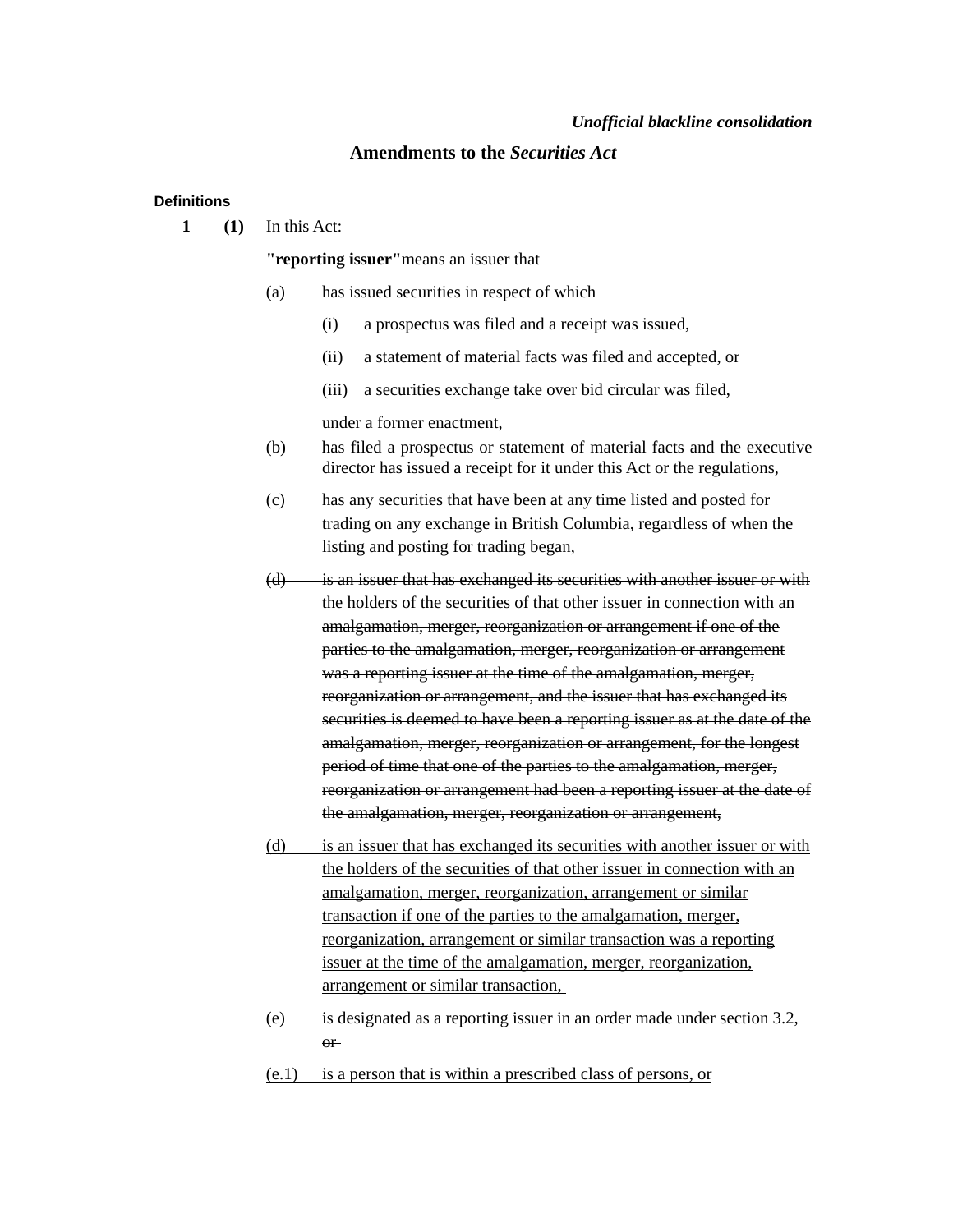(f) has filed a securities exchange take over bid circular under this Act or the regulations for the acquisition of securities of a reporting issuer and has taken up and paid for securities subject to the bid in accordance with the circular,

unless the commission orders under section 88 that the issuer has ceased to be a reporting issuer;

## **Designations**

**3.2 (1)** If the commission considers it to be in the public interest, the commission may, for the purposes of this Act, order that a person is

 $(a)$  an insider,

(b) a mutual fund,

(c) a non-redeemable investment fund, or

- (d) a reporting issuer.
- (a) a person is an insider, or
- (b) a person or persons within a class of persons is a mutual fund, a nonredeemable investment fund or a reporting issuer.
- **(2)** An order under subsection (1) may be made on application by an interested person or on the commission's own motion.

# **Delegation of commission powers and duties**

**7 (4)** A memberUnless the parties consent, a member of the commission must not sit on any hearing required to be held by the commission with respect to any matter in relation to which the member exercised a power or performed a duty referred to in section 142, 143, 145 or 148 to 152 and which was delegated to the member under subsection (1).

#### **Revenue and expenditure**

- **15 (3)** Money received by the commission under section 155.1 (b),  $\frac{157(1)}{100}$  or 162157 (1) (b), 161(1) (g) or 162 may be expended only for the purpose of educating securities market participants and members of the public about investing, financial matters or the operation or regulation of securities markets.
	- **(3.1)** The commission may not expend money received under section 155.1 (b) or 157 (1) (b)section 155.1 (b), 157 (1) (b) or 161(1) (g) unless the period referred to in section 15.1 (5) has expired.

# **Claim for wrongful benefit**

**15.1** (1) The commission must notify the public in accordance with the regulations if the commission receives money from an order made under section 155.1 (b) or  $157$  (1) (b) section 155.1 (b), 157 (1) (b) or 161(1) (g).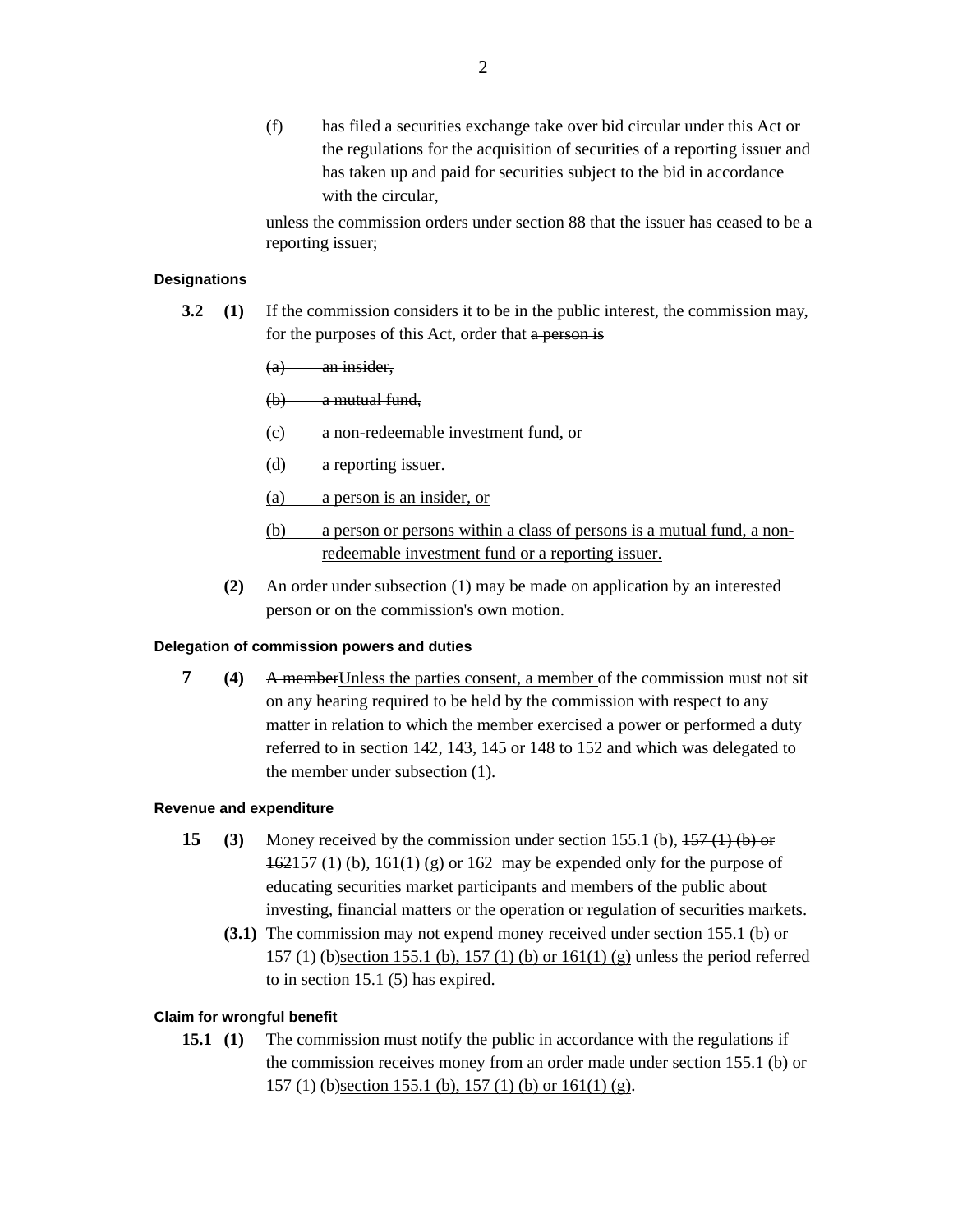- **(2)** A person that makes a claim to money held by the commission under this section must file the claim in the Supreme Court within 3 years from the date of the first notification made under subsection (1) and file a copy of the claim with the commission.
- **(3)** If the commission receives a copy of a claim under subsection (2), it must pay into court all of the money the commission receives from an order made under section 155.1 (b) or 157 (1) (b)section 155.1 (b), 157 (1) (b) or 161(1) (g).
- **(4)** If the commission has paid money into court under subsection (3), any money remaining after the court has adjudicated all claims made under subsection (2) in relation to the money must be paid to the commission.
- **(5)** After 3 years from the date of the first notification made under subsection (1), the commission may retain any money not claimed under subsection (2).

#### **Compliance review**

- **29 (1)** The executive director may appoint in writing a person to review the business and conduct of a self regulatory body, an exchange, a quotation and trade reporting system or a clearing agency for the purpose of determining whether the self regulatory body, exchange, quotation and trade reporting system or clearing agency is
	- (a) complying, or has complied, with
		- (i) this Act and the regulations,
		- (ii) any decision made under this Act or the regulations, or
		- (iii) the charter, as defined in section 1 of the *Financial Institutions Act*, of the self regulatory body, exchange, quotation and trade reporting system or clearing agency, or
	- (b) enforcing or administering its bylaws, rules, other regulatory instruments or policies.
	- **(2)** On production of the appointment, a person conducting a review under this section may
		- (a) enter the business premises of a self regulatory body, an exchange, a quotation and trade reporting system, or a clearing agency, during business hours,
		- $(b)$  examine the records referred to in section 26 (2) (b),
		- (c) examine property, assets or things of the self regulatory body, exchange, quotation and trade reporting system, or clearing agency,
		- (d) make copies of the records referred to in section 26 (2) (b), and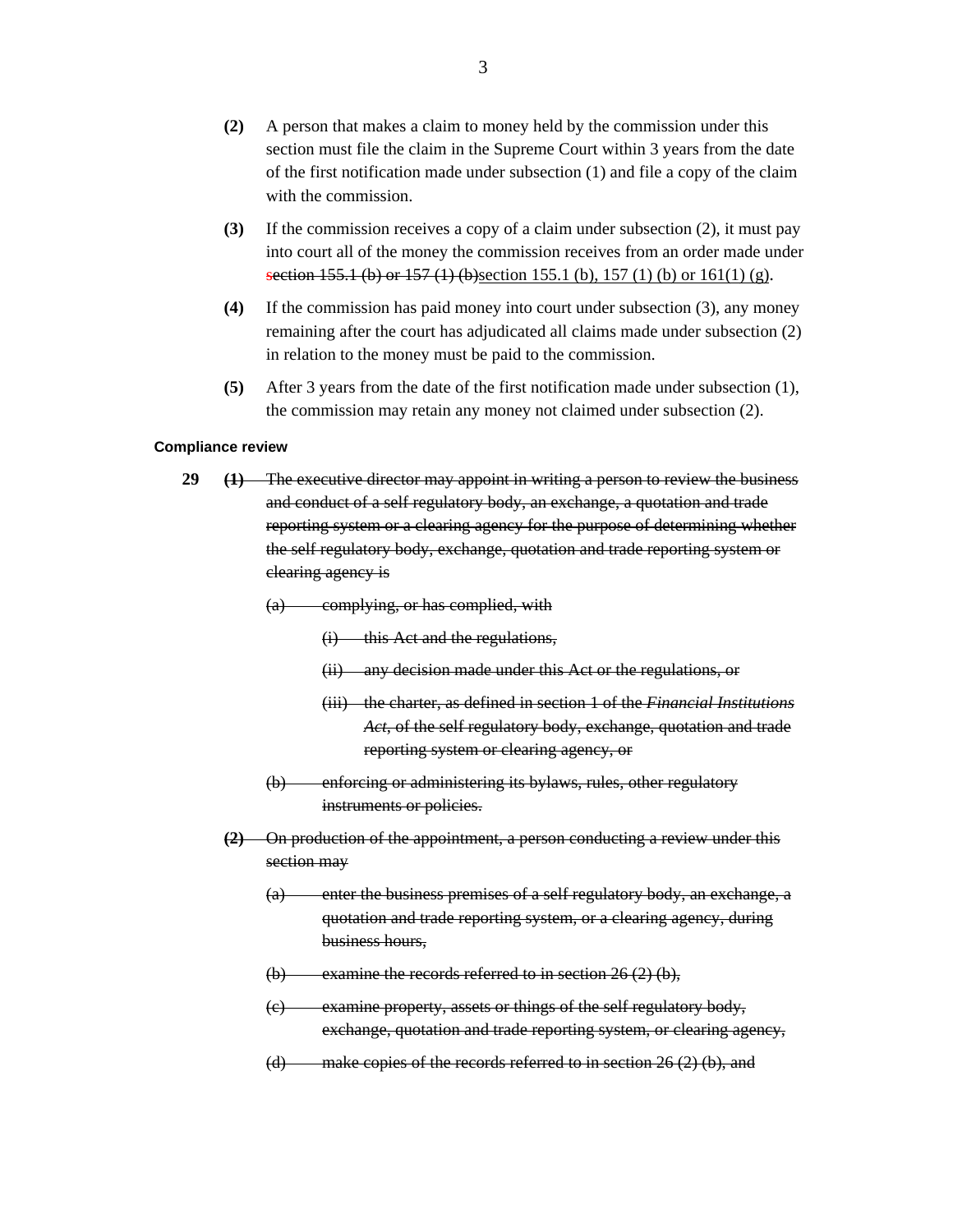(e) make inquiries of the self regulatory body, exchange, quotation and trade reporting system, or clearing agency, or persons employed by the self regulatory

body, exchange, quotation and trade reporting system, or clearing agency, concerning the operations and procedures of the self regulatory body, exchange, quotation and trade reporting system, or clearing agency.

- **(3)** In exercising the power to make copies under subsection (2) (d), the person conducting the review under this section may
	- (a) carry out the copying at the business premises of the self regulatory body, exchange, quotation and trade reporting system, or clearing agency, or
	- (b) on giving an appropriate receipt, remove records for the purpose of copying them at other premises specified in the receipt.
- **(4)** Records removed under subsection (3) (b) for copying must be promptly returned to the person from which they were received.
- **(5)** The executive director may require a self regulatory body, an exchange, a quotation and trade reporting system, or a clearing agency that is the subject of a review under this section to pay prescribed fees or prescribed charges for the costs of the review.
- **(6)** A person must not
	- (a) withhold, destroy, conceal or refuse to give any information, or
	- (b) withhold, destroy, conceal or refuse to produce any record or thing reasonably required for a review under this section.

#### **Compliance review of registrant**

- **39 (1)** The executive director may appoint in writing a person to review the business and conduct of a registered dealer, underwriter or adviser, or of a former registrant in any of those categories, for the purpose of determining whether the registrant is complying, or has complied, or former registrant has complied while registered, with
	- (a) this Act and the regulations,
	- (b) any decision made under this Act or the regulations, or
	- (c) the bylaws, rules, other regulatory instruments or policies of the self regulatory body, exchange or quotation and trade reporting system, if any, of which or in which the registrant is a member or participant.
	- **(2)** On production of the appointment, a person conducting a review under this section may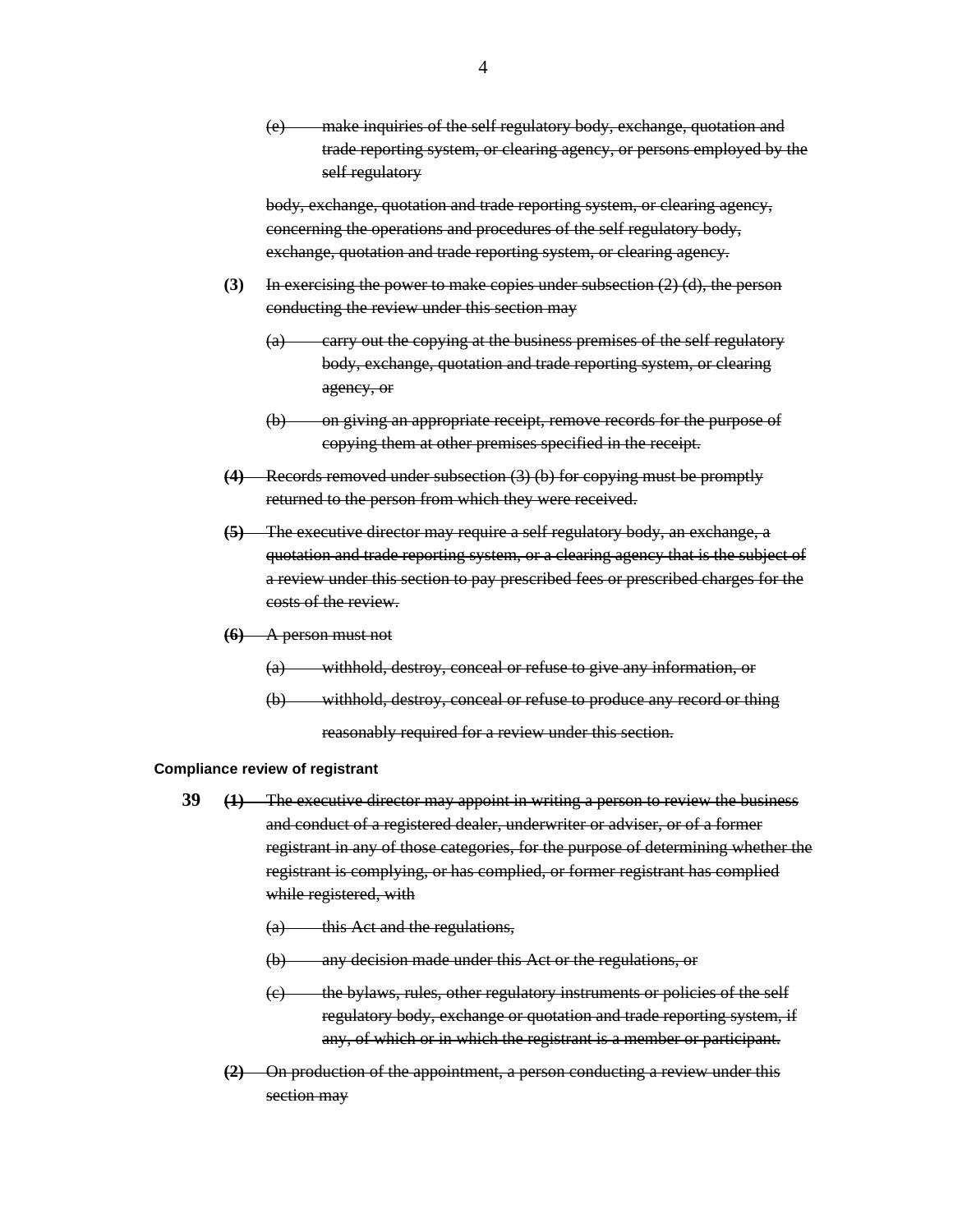- (a) enter the business premises of a registered dealer, underwriter or adviser, or of a former registrant in any of those categories, during business hours,
- (b) examine the records of the registrant or of the former registrant that are required to be kept under this Act or the regulations,
- (c) make copies of the records referred to in paragraph (b), and
- (d) make inquiries of the registrant or the former registrant, or of persons employed by the registrant or former registrant, concerning the operations and procedures of the registrant or of the former registrant.
- **(3)** In exercising the power to make copies under subsection (2) (c), the person conducting the review under this section may
	- (a) carry out the copying at the business premises of the registrant or former registrant, or
	- (b) on giving an appropriate receipt, remove records for the purpose of copying them at other premises specified in the receipt.
- **(4)** Records removed under subsection (3) (b) for copying must be promptly returned to the person from which they were received.
- **(5)** The executive director may require a registrant or former registrant that is the subject of a review under this section to pay prescribed fees or prescribed charges for the costs of the review.
- **(6)** A person must not withhold, destroy, conceal or refuse to give any information, or produce any record or thing reasonably required for a review under this section.

#### **Approval of commission or executive director not to be represented**

- **55** A person must not represent that the commission or the executive director has approved the financial standing, fitness or conduct of any registrant or passed on the merits of any security, exchange contract or issuer. A person must not represent that the commission or the executive director has in any manner approved or passed on the merits of
	- (a) the financial standing, suitability for registration or conduct of any registrant,
	- (b) any security, exchange contract or issuer, or
	- (c) an issuer's disclosure.

## **Prohibited transactions relating to trading in British ColumbiaManipulation and fraud**

**57** A person in or outside British Columbia must not, directly or indirectly, engage in or participate in a transaction or series of transactions relating to a trade in or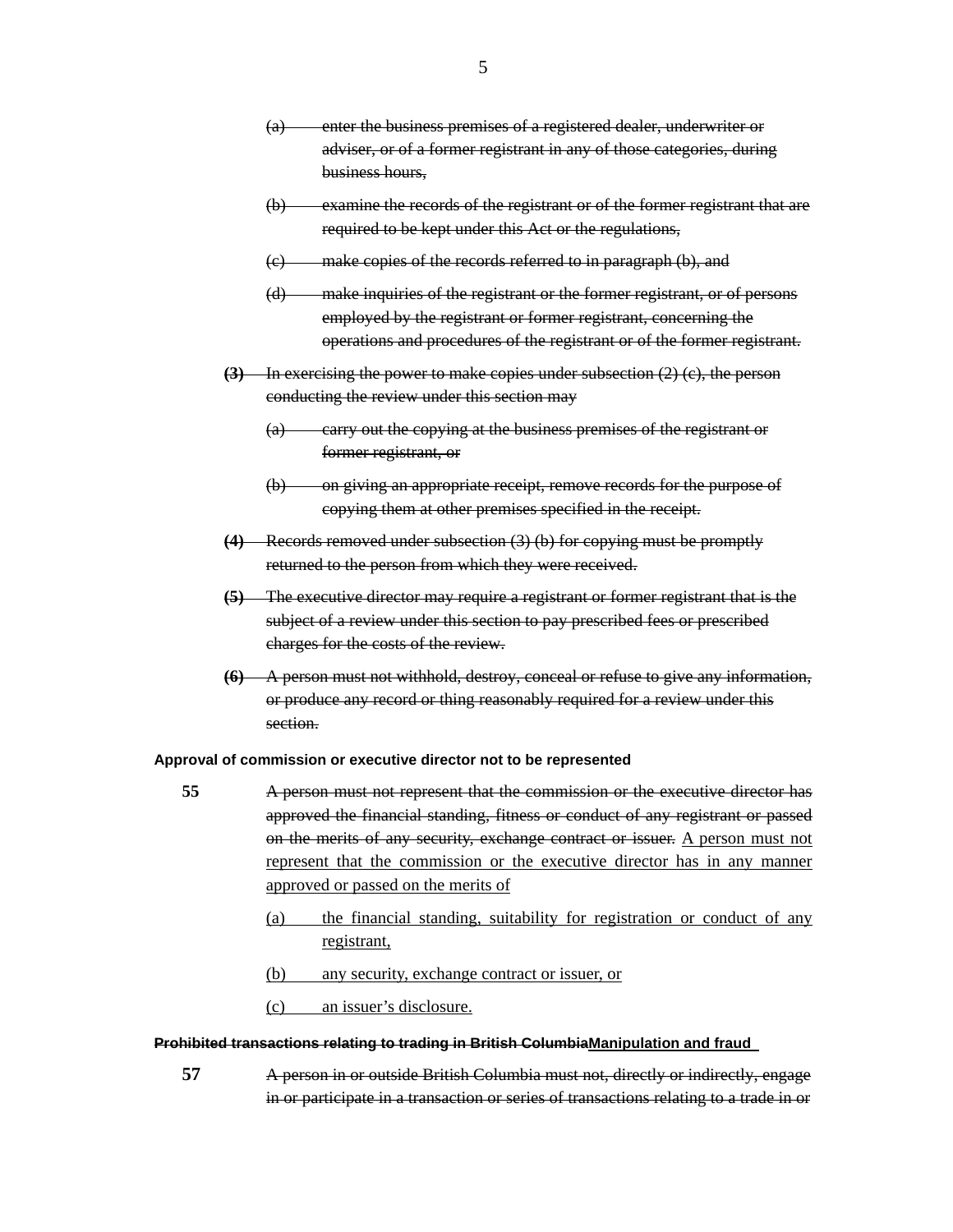acquisition of a security or a trade in an exchange contract if the person knows, or ought reasonably to know, that the transaction or series of transactions

- (a) results in or contributes to a misleading appearance of trading activity in, or an artificial price for, any security or exchange contract traded in British Columbia,
- (b) perpetrates a fraud on any person in British Columbia, or
- (c) perpetrates a fraud on any person anywhere in connection with trading in or acquiring securities, or trading in exchange contracts, in British Columbia. A person must not, directly or indirectly, engage in or participate in conduct relating to securities or exchange contracts if the person knows, or reasonably should know, that the conduct
- (a) results in or contributes to a misleading appearance of trading activity in, or an artificial price for, a security or exchange contract, or
- (b) perpetrates a fraud on any person.

## **Prohibited transactions by persons in British Columbia**

- **57.1** A person in British Columbia must not, directly or indirectly, engage in or participate in a transaction or series of transactions relating to a trade in or acquisition of a security or a trade in an exchange contract if the person knows, or ought reasonably to know, that the transaction or series of transactions
	- (a) results in or contributes to a misleading appearance of trading activity in, or an artificial price for, any security or exchange contract anywhere, or
	- (b) perpetrates a fraud on any person anywhere.

# **Obstruction of justice**

- **57.5 (1)** A person must not
	- (a) destroy, conceal, withhold or refuse to give any information, or
	- (b) destroy, conceal, withhold or refuse to produce any record or thing reasonably required for a hearing, review, investigation, examination or inspection under this Act.
	- **(2)** A person contravenes subsection (1) if the person knows or reasonably should know that a hearing, review, investigation, examination or inspection is to be conducted and the person takes any action referred to in subsection (1) before the hearing, review, investigation, examination or inspection.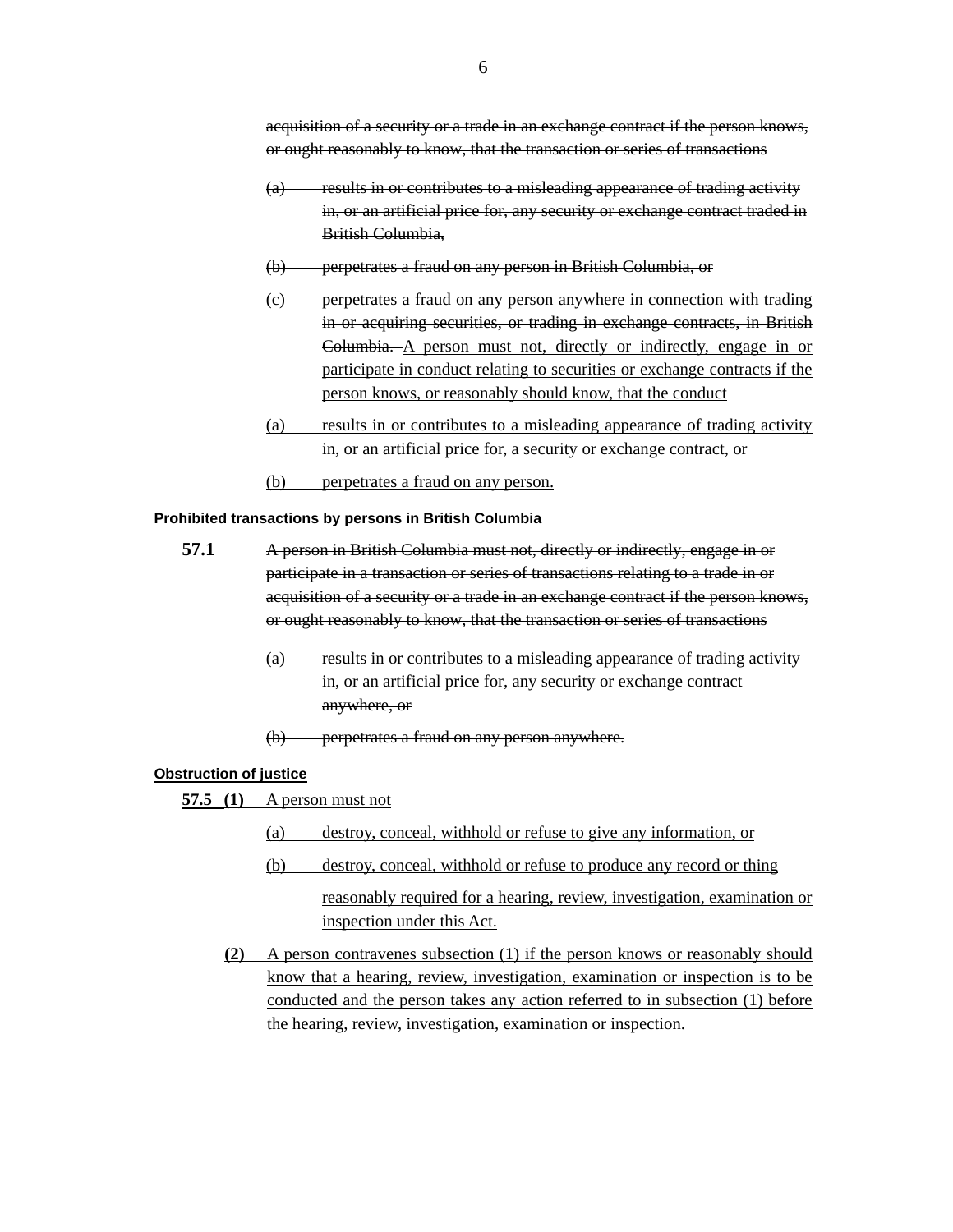## **Duty to comply with undertaking**

**57.6** A person that gives a written undertaking to the commission or the executive director must comply with the undertaking.

# **Compliance review for SRO or exchange**

- **141.1 (1)** The executive director may appoint in writing a person to review the business and conduct of a self regulatory body, an exchange, a quotation and trade reporting system or a clearing agency for the purpose of determining if the person under review is
	- (a) complying, or has complied, with
		- (i) this Act and the regulations,
		- (ii) any decision, or
		- (iii) the charter, as defined in section 1 of the *Financial Institutions Act*, of the person under review, or
	- (b) enforcing or administering its bylaws, rules, other regulatory instruments or policies.
	- **(2)** On production of the appointment, a person conducting a review under this section may
		- (a) enter any business premises of a person under review during business hours,
		- (b) examine the records referred to in section 26 (2) (b),
		- (c) examine property, assets or things of a person under review,
		- (d) make copies of the records referred to in section 26 (2) (b), and
		- (e) make inquiries of a person under review or its employees and agents concerning business or conduct that reasonably relates to the review.
	- **(3)** In exercising the power to make copies under subsection (2) (d), the person conducting the review under this section may
		- (a) carry out the copying at the business premises of the person under review, or
		- (b) on giving an appropriate receipt, remove records for the purpose of copying them at other premises specified in the receipt.
	- **(4)** Records removed under subsection (3) (b) for copying must be promptly returned to the person from which they were received.
	- **(5)** The executive director may require a person that is the subject of a review under this section to pay prescribed fees or prescribed charges for the costs of the review.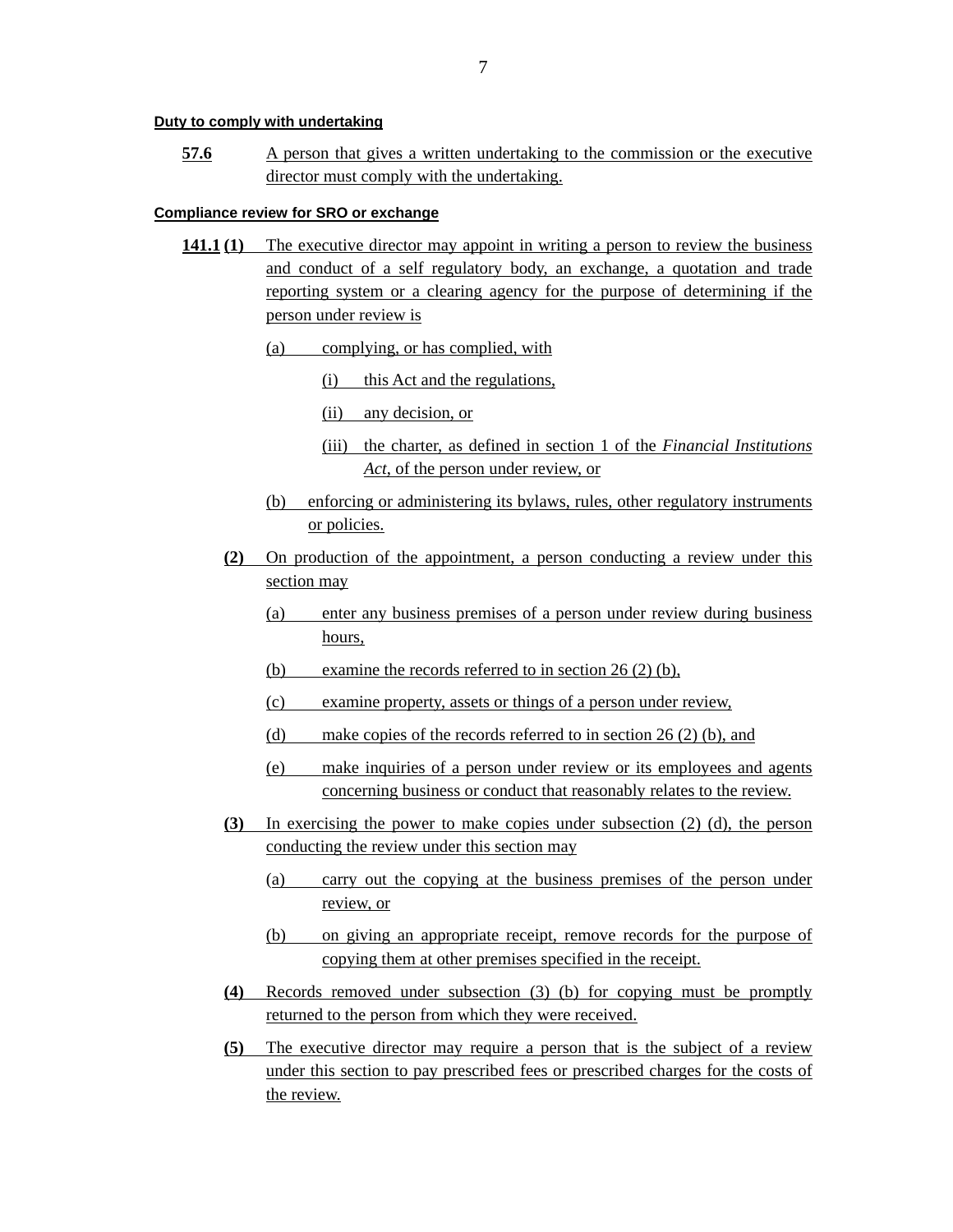#### **Compliance review of registrant, investment fund manager or custodian**

- **141.2 (1)** The executive director may appoint in writing a person to review the business and conduct of a registrant, investment fund manager or custodian of assets of an investment fund, for the purpose of determining if the person under review is complying, or has complied, with
	- (a) this Act and the regulations,
	- (b) any decision, or
	- (c) the bylaws, rules, other regulatory instruments or policies of the self regulatory body, exchange, quotation and trade reporting system, or clearing agency, if any, of which or in which the person under review is a member or participant.
	- **(2)** On production of the appointment, a person conducting a review under this section may
		- (a) enter any business premises of a person under review during business hours,
		- (b) examine the records of a person under review that are required to be kept under this Act or the regulations,
		- (c) examine property, assets or things of a person under review,
		- (d) make copies of the records referred to in paragraph (b), and
		- (e) make inquiries of a person under review or its employees and agents concerning business or conduct that reasonably relates to the review.
	- **(3)** In exercising the power to make copies under subsection (2) (d), the person conducting the review under this section may
		- (a) carry out the copying at the business premises of the person under review, or
		- (b) on giving an appropriate receipt, remove records for the purpose of copying them at other premises specified in the receipt.
	- **(4)** Records removed under subsection (3) (b) for copying must be promptly returned to the person from which they were received.
	- **(5)** The executive director may require a person that is the subject of a review under this section to pay prescribed fees or prescribed charges for the costs of the review.

# **Compliance review of reporting issuer**

**141.3 (1)** The executive director may review the business and conduct of a reporting issuer for the purpose of determining if the reporting issuer is complying, or has complied, with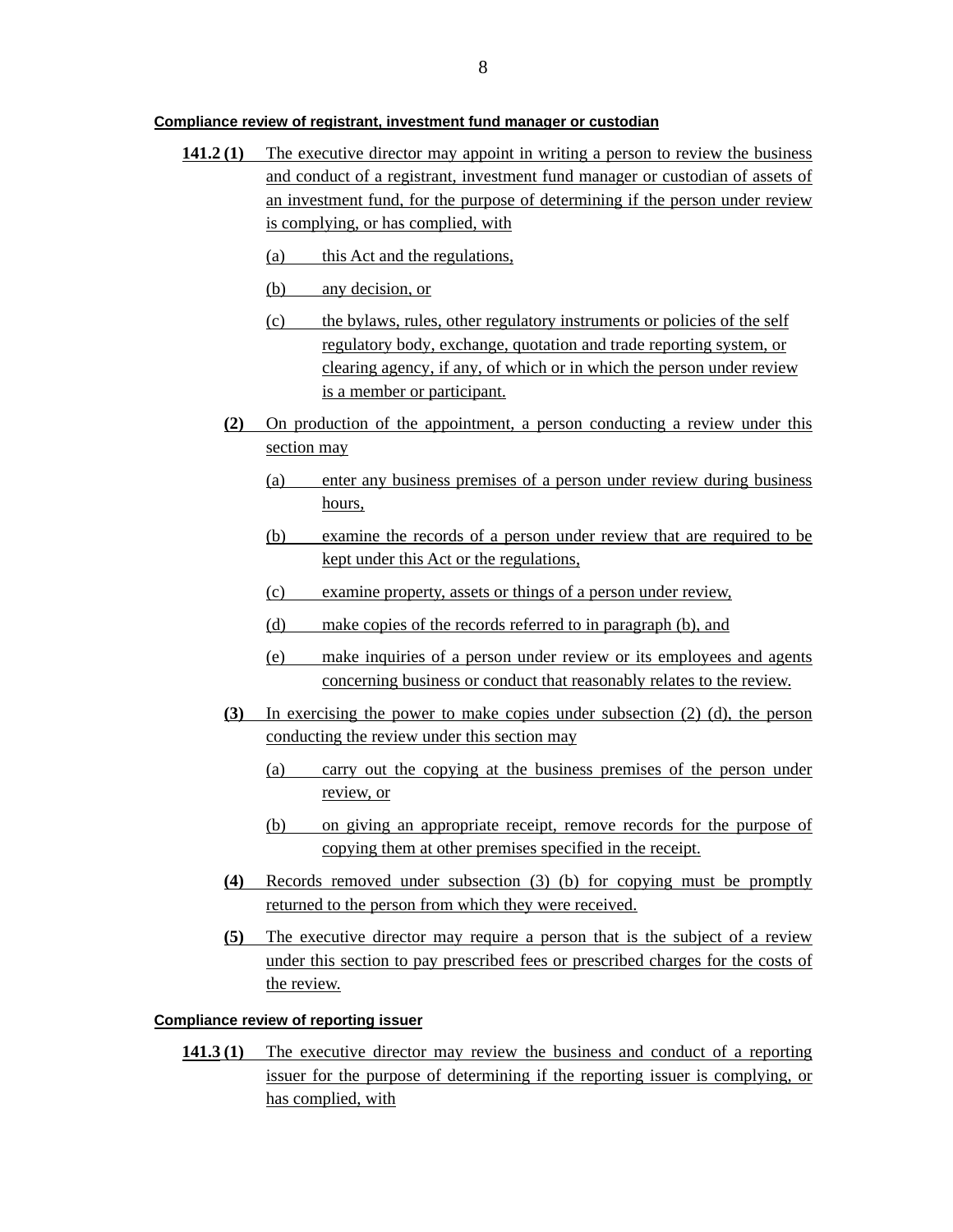(a) this Act and the regulations,

(b) any decision, or

(c) the bylaws, rules, other regulatory instruments or policies of the exchange or quotation and trade reporting system, if any, on which the person under review is listed or quoted.

- **(2)** If the executive director conducts a review under this section, the executive director may
	- (a) require a reporting issuer to provide information or produce records or classes of records, and
	- (b) make inquiries of the reporting issuer or its employees and agents concerning business or conduct that reasonably relates to the review.
- **(3)** The executive director may require a reporting issuer that is the subject of a review under this section to pay prescribed fees or prescribed charges for the costs of the review.

# **Power of investigator**

- **143** (7) A person must not
	- (a) withhold, destroy, conceal or refuse to give any information, or
	- (b) withhold, destroy, conceal or refuse to produce any record or thing reasonably required under subsection (2) or (3) by
	- (c) an investigator appointed under section 142 and authorized under subsection (2) of this section, or
	- (d) a person named in an order under subsection (3) of this section.

#### **Order to freeze property**

- **151 (1)** The commission may make a direction under subsection (2) if
	- (a) it proposes to order an investigation in respect of a person under section 142 or during or after an investigation in respect of a person under section 142 or 147,
	- (b) it or the executive director proposes to make or has made an order under section 161 in respect of a person,
	- (c) criminal proceedings or proceedings in respect of a contravention of this Act or the regulations are about to be or have been instituted against a person and the commission considers the proceedings to be connected with or to arise out of a security or exchange contract or a matter relating to trading in securities or exchange contracts, or out of any business conducted by the person, or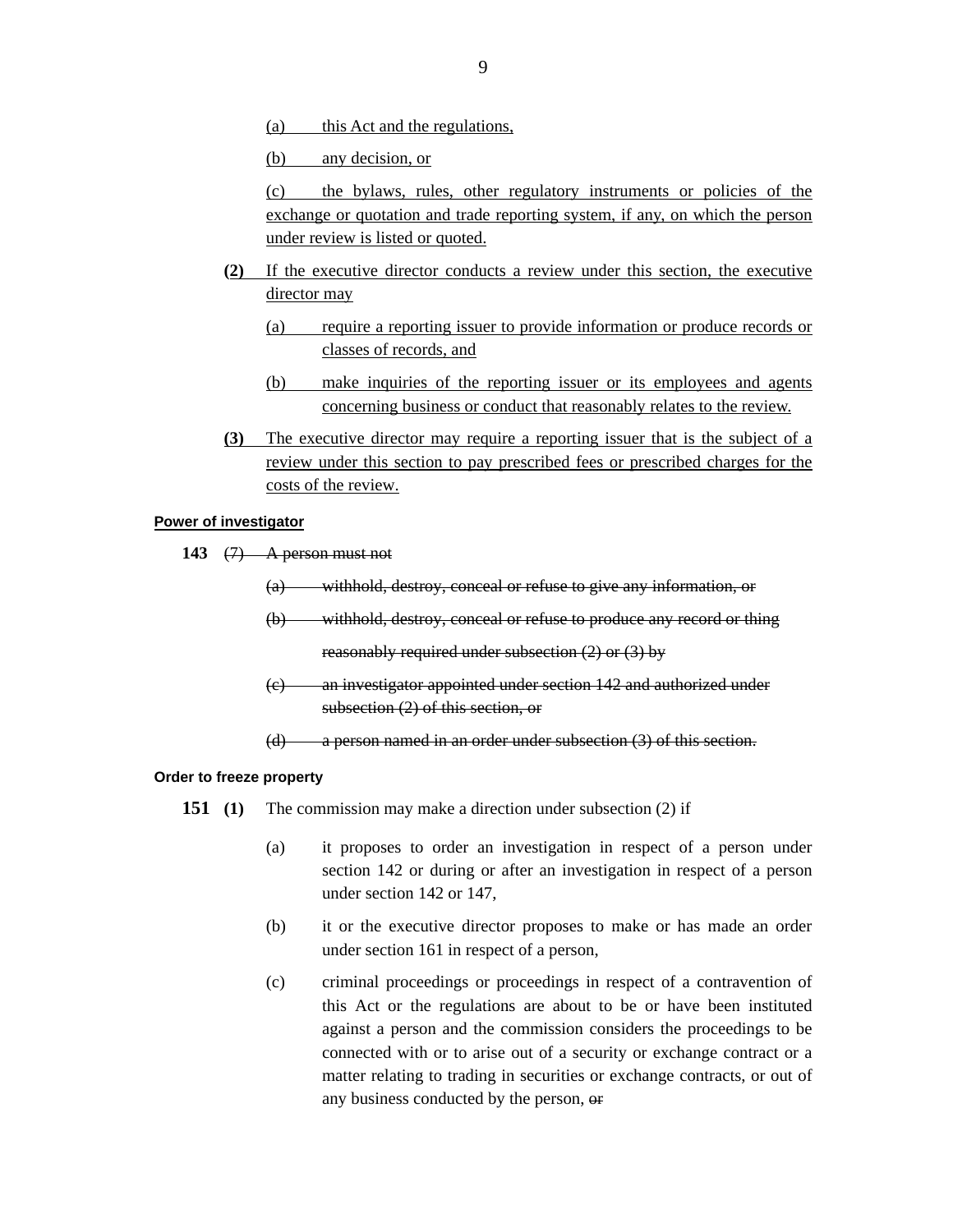- (d) a person fails or neglects to comply with financial conditions applicable to the person under the Act or the regulations., or
- (e) it proposes to apply or has applied to the Supreme Court for an order under section 157, or the Supreme Court has made an order under section 157.
- **(2)** In the circumstances described in subsection (1), the commission may direct, in writing,
	- (a) a person having on deposit, under control or for safekeeping any funds, securities, exchange contracts or other property of the person referred to in subsection  $(1)$  (a), (b), (c) or (d), to hold those funds, securities, exchange contracts or other property, and
	- (b) a person referred to in subsection  $(1)$   $(a)$ ,  $(b)$ ,  $(c)$  or  $(d)$ 
		- (i) to refrain from withdrawing any funds, securities, exchange contracts or other property from any person having them on deposit, under control or for safekeeping, or
		- (ii) to hold all funds, securities, exchange contracts or other property of clients or others in the person's possession or control in trust for an interim receiver, custodian, trustee, receiver manager, receiver or liquidator appointed under the *Bankruptcy Act* (Canada), the *Company Act,* the *Business Corporations Act*, the *Law and Equity Act,* the *Personal Property Security Act,* the *Winding-up Act* (Canada), the *Supreme Court Act* or this Act.
- **(5)** In any of the circumstances referred to in subsection (1) (a) to (d), the commission may, in writing, notify a land title office or gold commissioner that proceedings are being or are about to be taken that may affect land or mining claims belonging to the affected person.

## **Appointment of receiver, receiver manager or trustee**

**152 (1)** If any of the circumstances referred to in section 151 (1) (a) to (d) exist, the commission may apply to the Supreme Court for the appointment of a receiver, receiver manager or a trustee of all or any part of the property of the person.

# **Examination of financial affairs**

- **153 (1)** Despite sections 31 and 32, if the commission considers it to be in the public interest, the commission may appoint in writing a person to
	- (a) conduct an examination and inspectionor inspection of the financial affairs and records of
		- (i) a self regulatory body or an exchange, as the case may be, which has been recognized by the commission under section 24,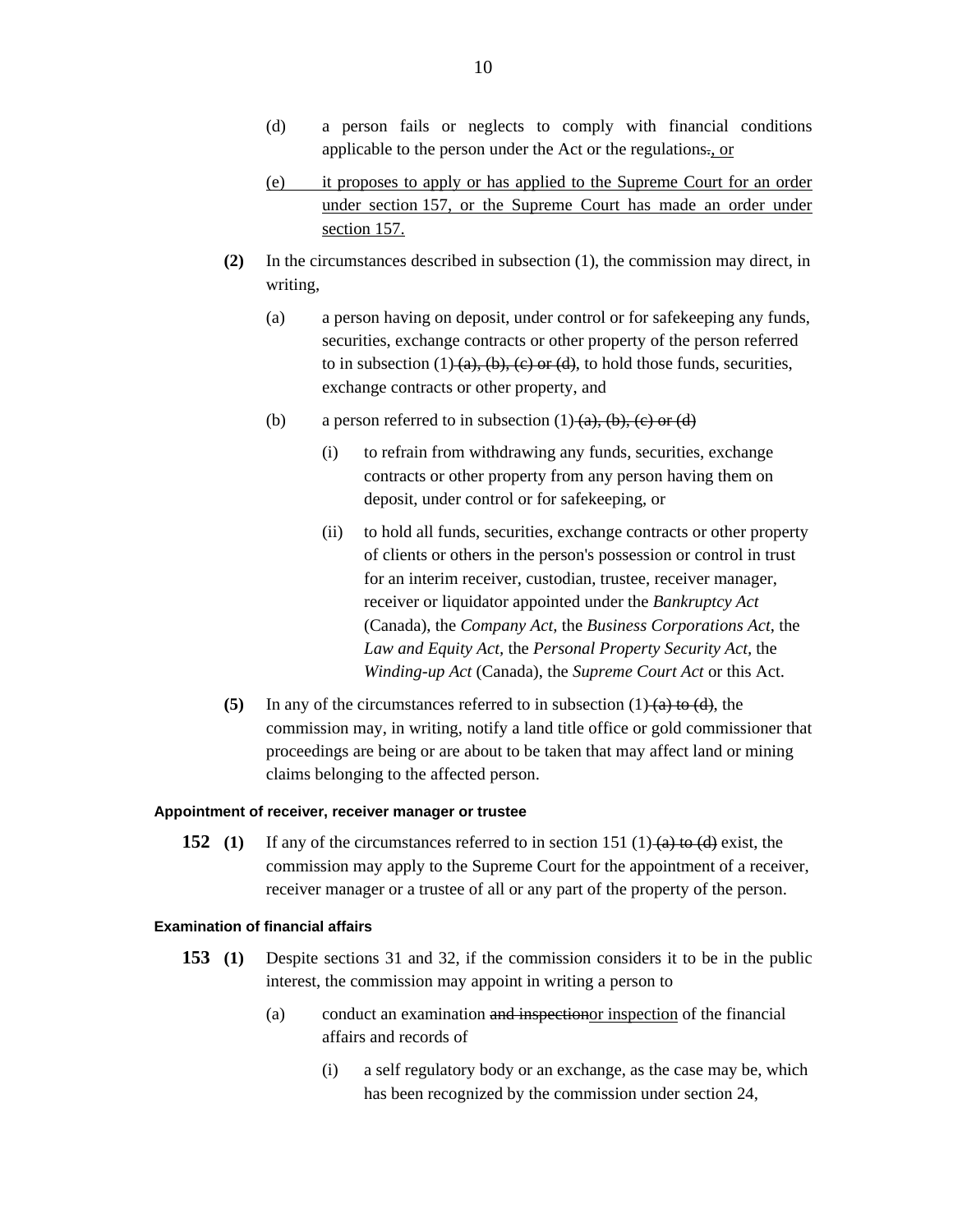- (ii) a clearing agency or a quotation and trade reporting system,
- (iii) a registrant,
- (iv) a reporting issuer,
- (v) an investment fund manager or a custodian of assets of an investment fund, or
- (vi) a custodian of securities issued by an investment fund and held under a custodial agreement or other arrangement with a person engaged in the distribution of those securities, and
- (b) prepare financial or other statements and reports required by the commission.
- **(2)** A person appointed under subsection (1) may inquire into and examine inquire into, examine or inspect all trades, securities, exchange contracts, cash and records of every description of the person whose financial affairs are being examined or inspected.
- **(3)** A person must not withhold, destroy, conceal or refuse to give any information, record or thing reasonably required for an examination under this section.
- **(4)** The commission may require the person whose affairs are examined or inspected under this section to pay prescribed fees or charges for the examination or inspection.

# **Offences generally**

- **155 (1)** A person who does any of the following commits an offence:
	- (a) fails to file, provide, deliver or send a record that
		- (i) is required to be filed, provided, delivered or sent under this Act or the regulations, or
		- (ii) is required to be filed, provided, delivered or sent under this Act or the regulations within the time required under this Act or the regulations;
	- (b) contravenes any of section  $29(6)$ , 34,  $39(6)$ , 49 to 57,  $57.1$ , 57.5, 57.6, 58, 59, 61, 70 (1), 85 (b), 86 to 87.1, 100 to 112, 121, 122, 124, 125, 127, 128, <del>143 (7),</del>148, <del>153 (3)</del> or 168.1 (1) of this Act;
	- (c) fails to comply with a decision made under this Act;
	- (d) contravenes any of the provisions of the regulations that are specified by regulation for the purpose of this paragraph;
	- (e) contravenes any of the provisions of the commission rules that are specified by regulation for the purpose of this paragraph.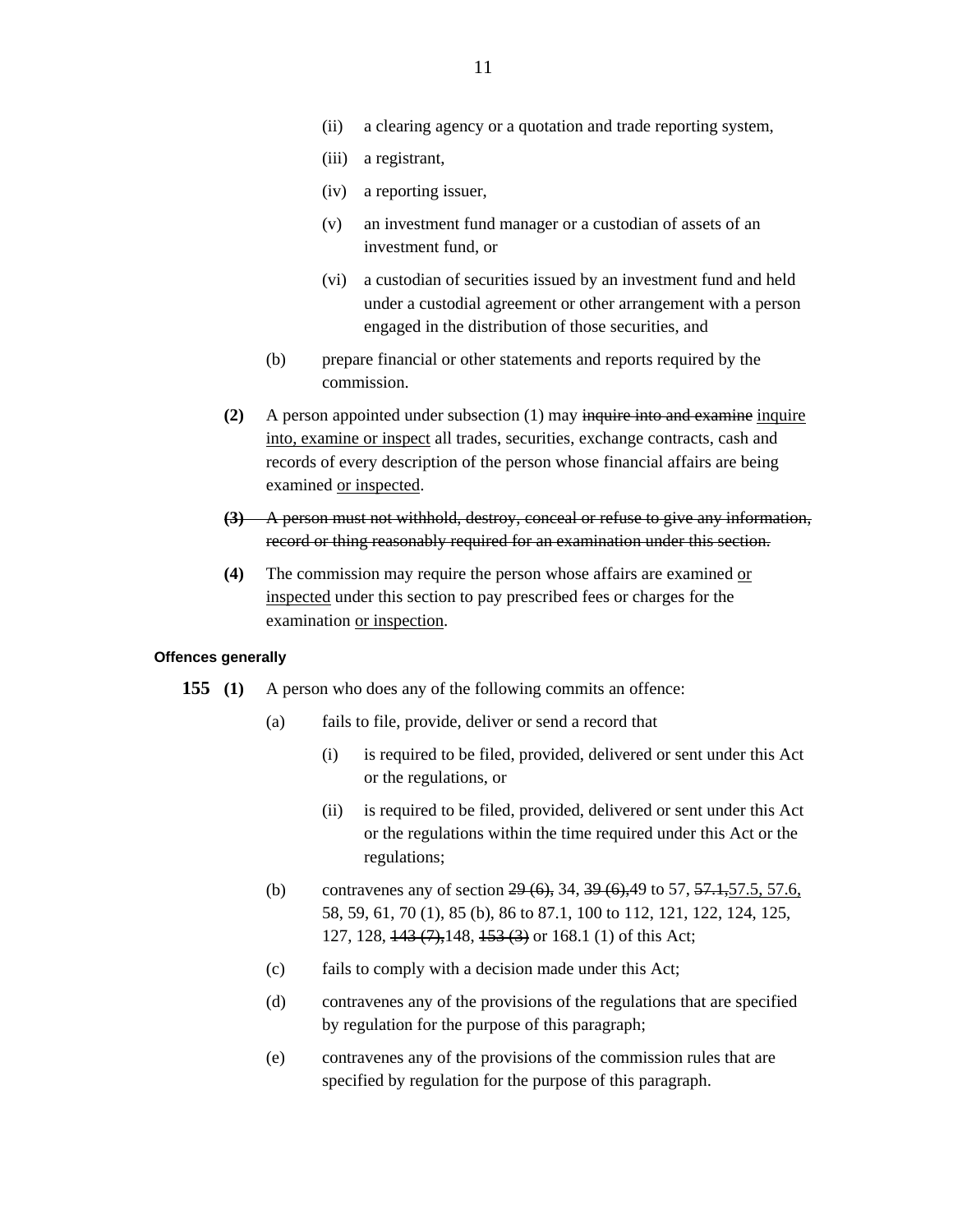## **Additional remedies**

- **155.1** If the court finds that a person has committed an offence under section 155, the court may make an order that
	- (a) the person compensate or make restitution to another person, or
	- (b) the person pay to the commission any amount obtained, or payment or loss avoided, directly or indirectly, as a result of the offence.

## **Order for compliance**

- **157** (1) In addition to any other powers it may have, if the commission considers that a person has contravened or is contravening a provision of this Act or of the regulations, or has failed to comply or is not complying with a decision, and the commission considers it in the public interest to do so, the commission may apply to the Supreme Court for one or more of the following:
	- (b) an order that the person pay to the commission one or both of the following:
		- (i) any money obtained by the person directly or indirectly as a result of the failure to comply or the contravention;
		- (ii) the amount of any payments or losses avoided by the person directly or indirectly as a result of the failure to comply or the contravention;
	- (b) an order that the person pay to the commission any amount obtained, or payment or loss avoided, directly or indirectly, as a result of the failure to comply or the contravention;
	- (k) an order that the person correct a record;
	- (l) an order that the person rectify any contravention of this Act, or the regulations, to the extent that rectification is possible.

# **Enforcement orders**

- **161 (1)** If the commission or the executive director considers it to be in the public interest, the commission or the executive director, after a hearing, may order one or more of the following:
	- (d) that a person
		- (i) resign any position that the person holds as a director or officer of an issuer,
		- (ii) is prohibited from becoming or acting as a director or officer of any issuer, or
		- (iii) is prohibited from engaging in investor relations activities;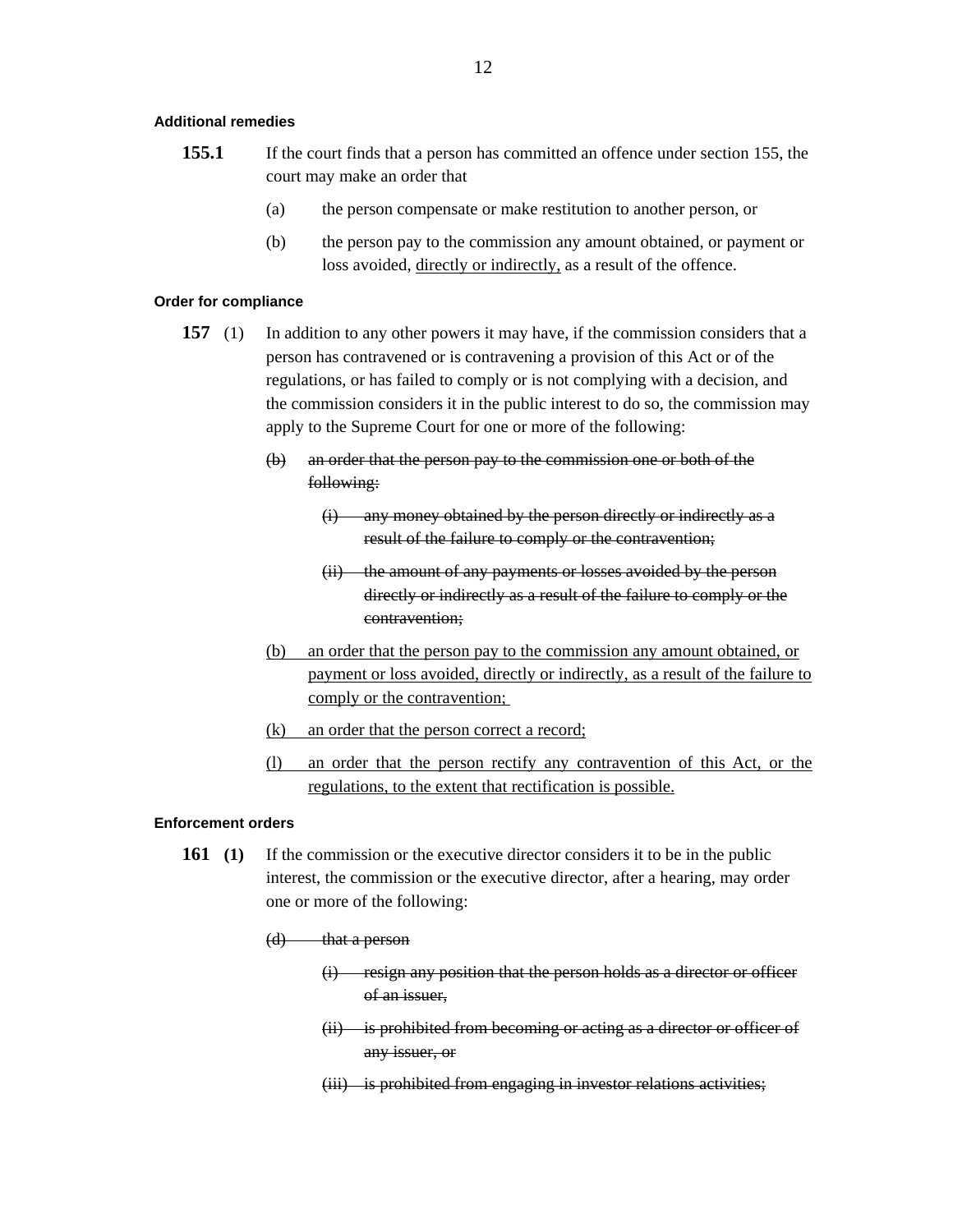- (d) that a person
	- (i) resign any position that the person holds as a director or officer of an issuer, registrant or investment fund manager,
	- (ii) is prohibited from becoming or acting as a director or officer of any issuer, registrant or investment fund manager,
	- iii) is prohibited from becoming or acting as a registrant, investment fund manager or promoter,
	- (iv) is prohibited from acting in a management or consultative capacity in connection with activities in the securities market, or
	- (v) is prohibited from engaging in investor relations activities;
- (e) that a registrant, issuer or person engaged in investor relations activities
	- (i) is prohibited from disseminating to the public, or authorizing the dissemination to the public, of any information or record of any kind that is described in the order,
	- (ii) is required to disseminate to the public, by the method described in the order, any information or record relating to the affairs of the registrant or issuer that the commission or the superintendent executive director considers must be disseminated, or
	- (iii) is required to amend, in the manner specified in the order, any information or record of any kind described in the order before disseminating the information or record to the public or authorizing its dissemination to the public;
- $(f)$  that a registrant be reprimanded, that a person's registration be suspended, cancelled or restricted or that conditions be imposed on a registrant.
- (f) that a registration or recognition be suspended, cancelled or restricted or that conditions, restrictions or requirements be imposed on a registration or recognition;
- (g) if a person has not complied with the Act, the regulations or a decision of the commission or the executive director, that the person pay to the commission any amount obtained, or payment or loss avoided, directly or indirectly, as a result of the failure to comply or the contravention;
- (h) that a person referred to in subsection (7) submit to a review of its practices and procedures;
- $(i)$  that a person referred to in subsection  $(7)$  make changes to its practices and procedures;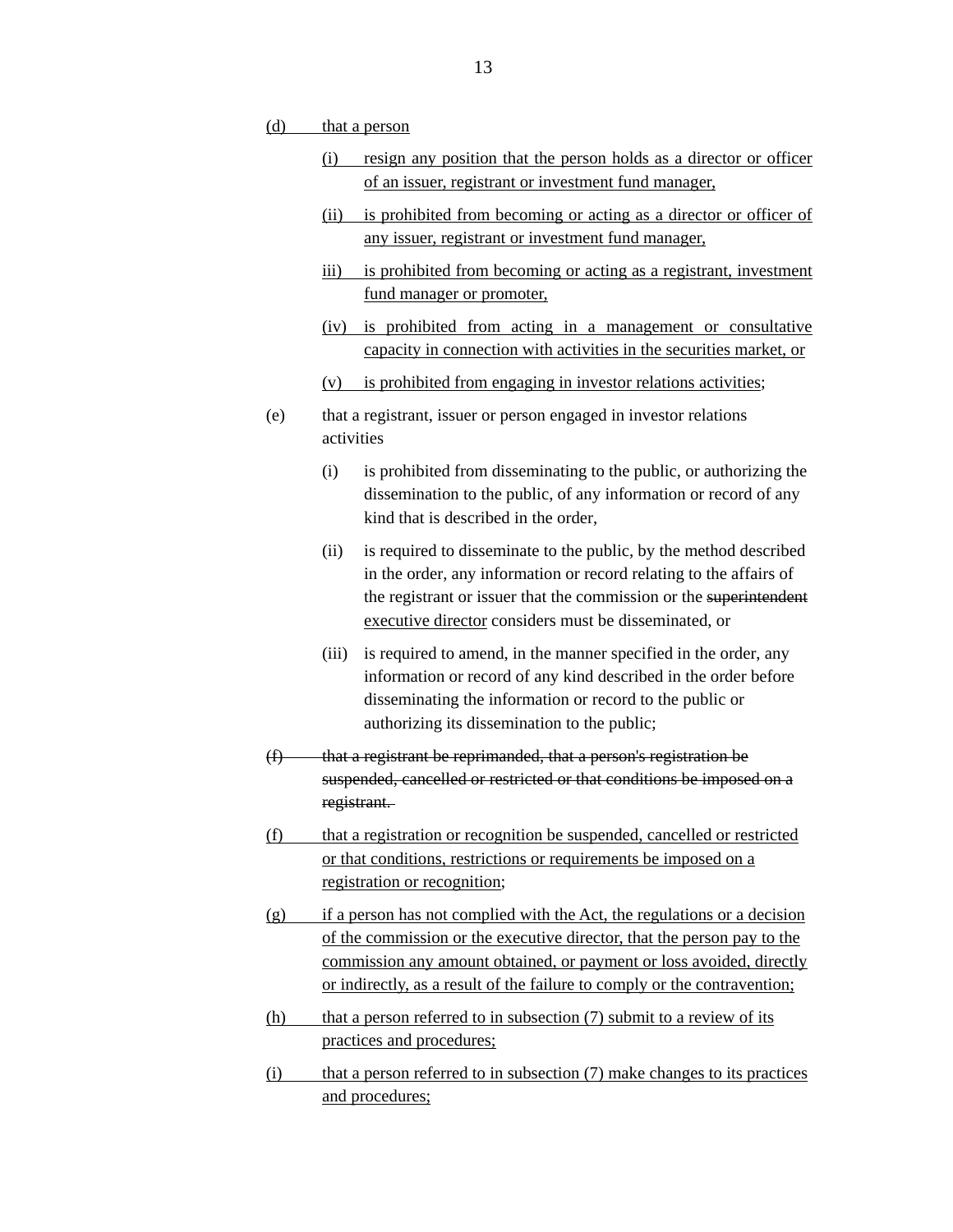(j) that a person be reprimanded.

## **Enforcement orders**

- **161 (6)** The commission or the executive director may, after providing an opportunity to be heard, make an order under subsection (1) in respect of a person if the person
	- (a) has been convicted of a criminal offence arising from a transaction, business or course of conduct related to securities or exchange contracts,
	- (b) has been found by a court to have contravened a requirement of this Act or the regulations, or
	- (c) has been found by a securities regulatory authority or court in another jurisdiction to have contravened the laws of the jurisdiction respecting trading in securities or exchange contracts. The commission or the executive director may, after providing an opportunity to be heard, make an order under subsection (1) in respect of a person if the person
	- (a) has been convicted in Canada or elsewhere of an offence
		- (i) arising from a transaction, business or course of conduct related to securities or exchange contracts, or
		- (ii) under the laws of the jurisdiction respecting trading in securities or exchange contracts,
	- (b) has been found by a court in Canada or elsewhere to have contravened the laws of the jurisdiction respecting trading in securities or exchange contracts,
	- (c) is subject to an order made by a securities regulatory authority in Canada or elsewhere imposing sanctions, conditions, restrictions or requirements on the person, or
	- (d) has agreed with a securities regulatory authority in Canada or elsewhere to be subject to sanctions, conditions, restrictions or requirements.
	- (7) An order under paragraphs (1) (h) or (i) may be made against
		- (a) an exchange or a quotation and trade reporting system,
		- (b) a self regulatory body,
		- (c) a clearing agency,
		- (d) a registrant,
		- (e) a partner, director, officer, insider or control person of a registrant,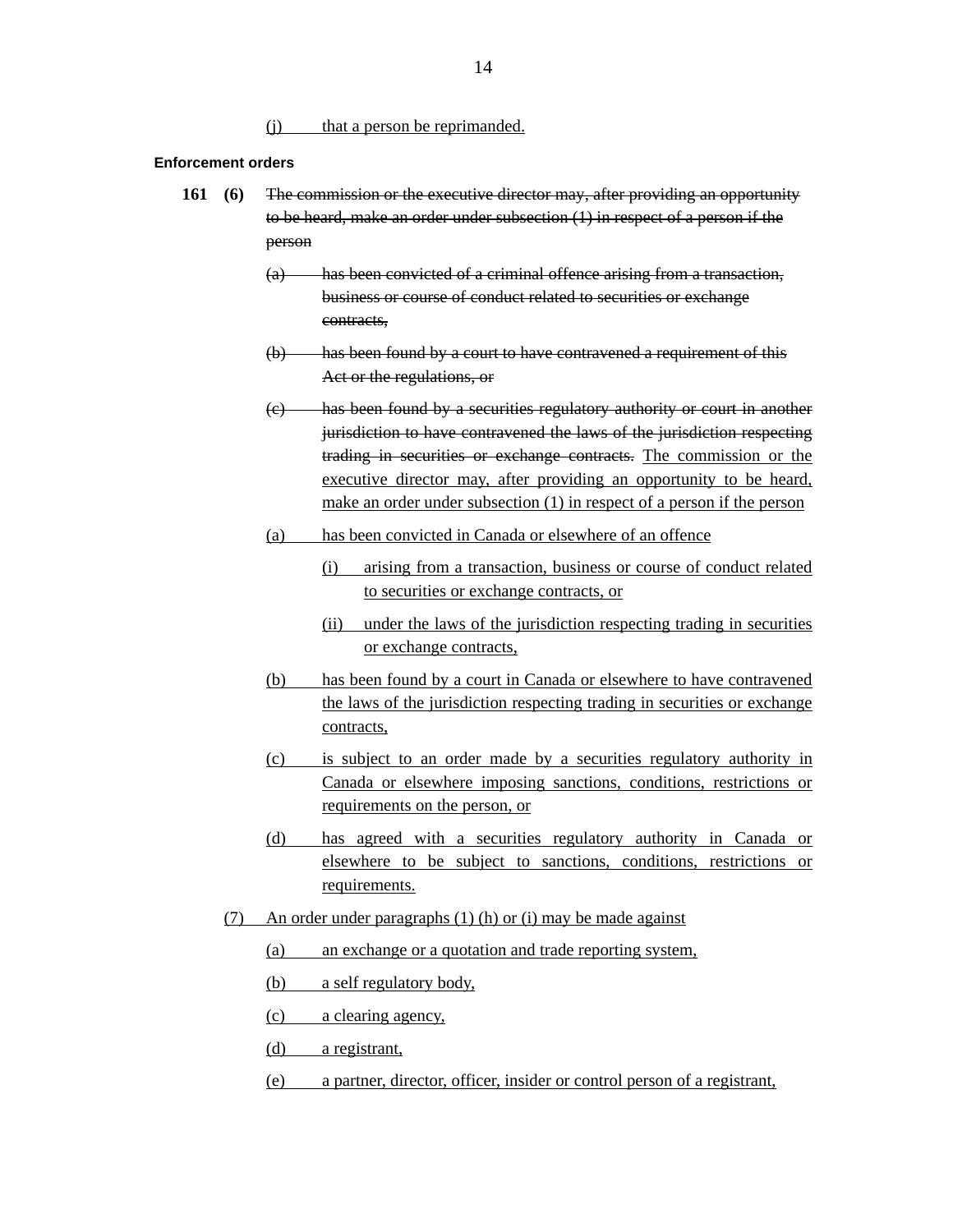- (f) a person providing record keeping services to a registrant,
- (g) a person that manages a compensation, contingency or similar fund formed to compensate clients of dealers or advisers,
- (h) an issuer,
- (i) an investment fund manager, or custodian of assets or securities of an investment fund,
- (j) a transfer agent or registrar for securities of an issuer,
- (k) a director, officer, insider or control person of an issuer,
- (l) a general partner of a person referred to in this subsection, or
- (m) a person that the commission has ordered is exempt from a provision of this Act or the regulations.

## **Administrative penalty**

- 162 If the commission, after a hearing,
	- (a) determines that a person has contravened
		- (i) a provision of this Act or of the regulations, or
		- (ii) a decision, whether or not the decision has been filed under section 163, and
	- (b) considers it to be in the public interest to make the order,

the commission may order the person to pay the commission an administrative penalty of not more than \$1 million for each contravention of this Act or the regulationsfor each contravention.

## **Review of decision of executive director**

- **165 (1)** The executive director must notify the commission of every decision the executive director makes
	- (a) refusing registration of any person,
	- (b) suspending, terminating, restricting or imposing conditions on registration of any person,
	- (c) refusing to permit a distribution or additional distribution to proceed until a receipt for an amendment to a prospectus is issued,
	- (d) refusing to issue a receipt for a prospectus under section 65,
	- (e) ordering trading to halt under section 89,
	- (f) ordering trading to cease under section 164,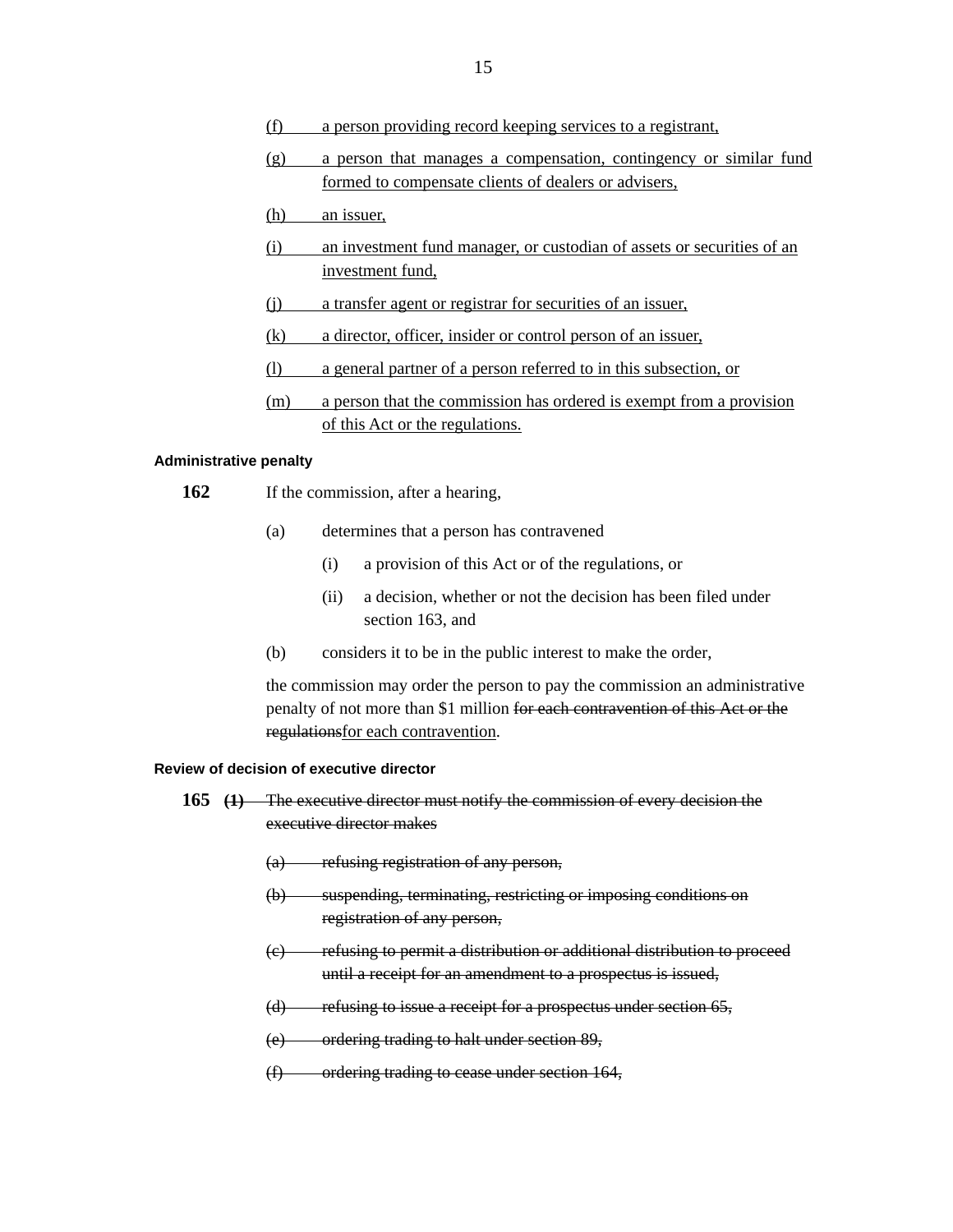$(g)$  refusing to exempt a person or class of persons under section 48 from registration requirements or under section 76 (1) from prospectus requirements, and

(h) under section 161,

at the same time as the executive director notifies the person directly affected by the decision.

**(2)** The commission may review a decision referred to in subsection (1)any decision of the executive director and, if it intends to do so, must, within 30 days of the date of the decision, notify the executive director and any person directly affected by the executive director's decision of its intention.

## **Review of decision of person acting under delegated authority**

- **166 (1)** A designated organization and a person acting under authority delegated to the person by the commission under section 7 must immediately notify the commission and the executive director of every decision the organization or person makes, and section 165 (2) to (5) applies to that decision.
	- **(1)** Section 165 applies to a decision of a designated organization or a person acting under authority delegated to the person by the commission under section 7.
	- **(2)** A person referred to in subsection (1) acting under authority delegated to the person by the commission under section 7 must not sit on a hearing and review by the commission of the person's decision.

#### **Review of fees and charges**

- **179 (1)** If a person is ordered to pay prescribed fees or prescribed charges for the costs of, or related to,
	- (a) an examination or investigation by a person appointed under section 13,
	- (b) a review under section 29 or 39,
	- (c) an investigationa review, investigation, examination or inspection under Part 17, or
	- (d) a hearing required or permitted under this Act or the regulations,

the person ordered to pay the fees or charges may apply within 30 days after the date of the order to a master or registrar of the Supreme Court to review the order.

# **Lieutenant Governor in Council regulations**

**183** The Lieutenant Governor in Council may make regulations for the purpose of regulating trading in securities or exchange contracts, or regulating the